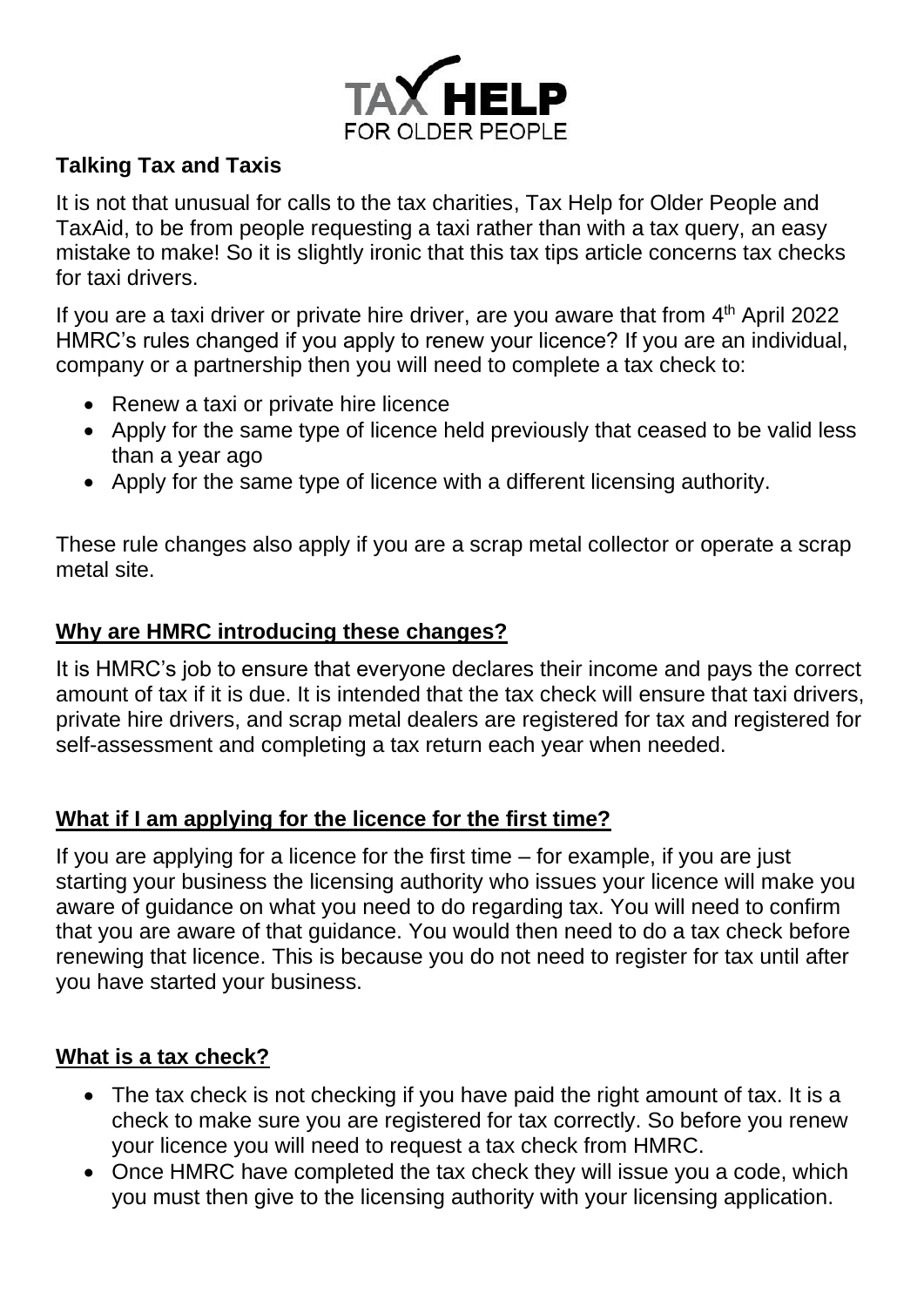

Without the appropriate code, the licensing authority will not be able to process your application.

- The licensing authority will verify the code with HMRC, then issue the new licence.
- The code expires after 120 days. So you will need to complete the tax check as soon as possible in the 120 days before your current licence expires.
- If you make an application for another licence after the 120 days then you will need to carry out a new tax check.
- If you are a partner making an application on behalf of a partnership you must complete a tax check for yourself. The licensing authority will tell you if any other partners also need to complete a tax check.

#### **What you'll need**

To carry out a tax check, you will need a Government Gateway user ID and password. If you do not have a user ID, you can create one when you start the check – go to: https://www.gov.uk/log-in-register-hmrc-online-services/register

You will also need to know:

- What type of licence you are applying for (e.g. taxi driver)
- When you first got your licence for this trade
- How long the most recent licence was valid for
- How you pay tax on the income you earn from your licensed trade

If you have an accountant who usually deals with your tax affairs, you need to be aware that they cannot carry out the tax check for you.

### **What if you cannot carry out an online tax check?**

If you're unable to carry out a tax check online, you should contact:

- HMRC's Income tax enquiries line on 0300 200 3300 if you're an individual
- HMRC's Corporation tax enquires line on 0300 200 3410 if you're a company

### **Applying for more than one licence**

You can use one tax check code for more than one licence application, as long as all the applications are for the same type of licence (for example, they are all for taxi driver licences but with different licensing authorities).

But if you are applying for different types of licence (for example, a private hire driver licence and a private hire vehicle operator licence) you must complete a tax check for each one.